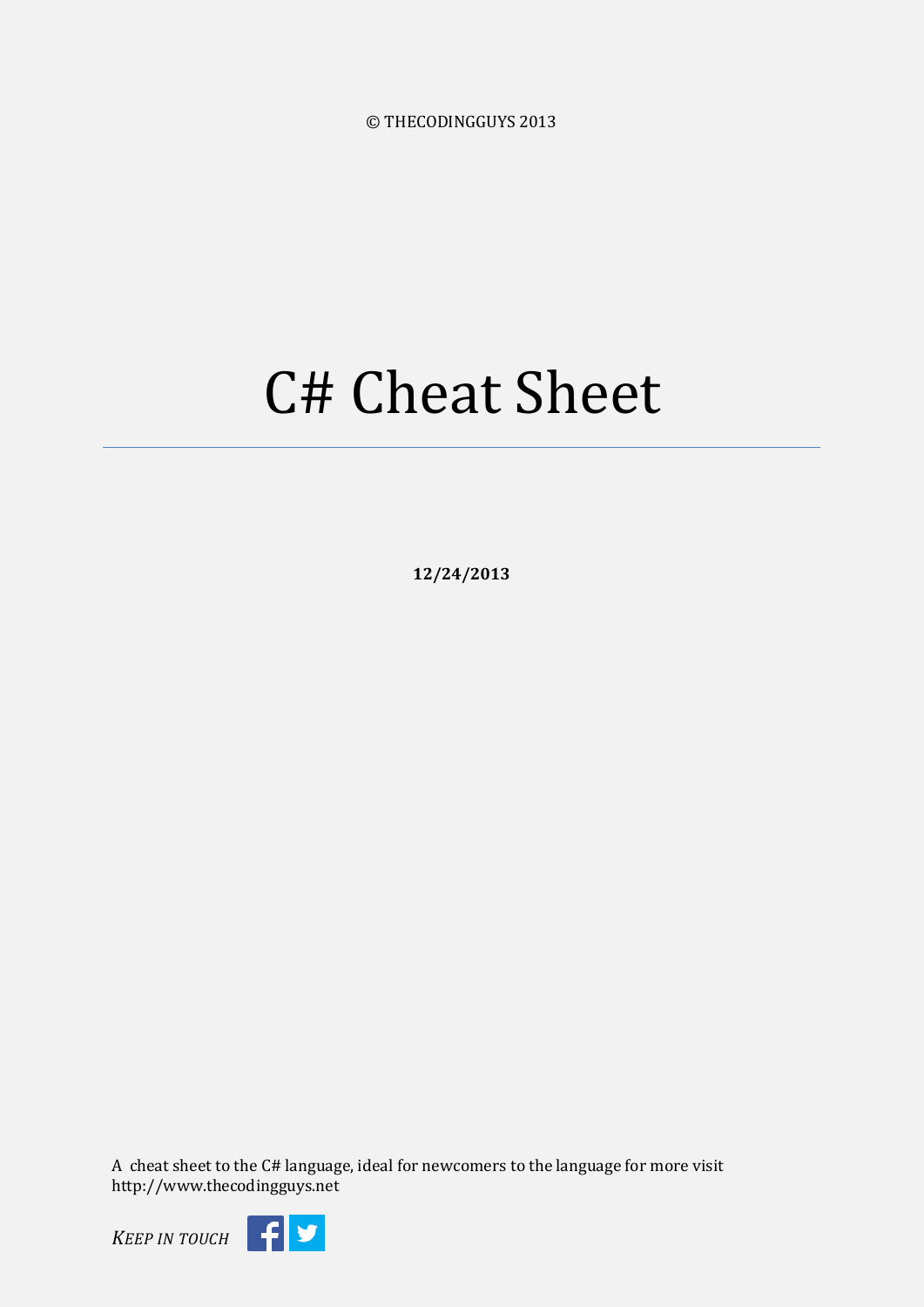### TABLE OF CONTENTS

| <b>LICENSE</b>                | 3                        |
|-------------------------------|--------------------------|
| <b>LANGUAGE BASICS</b>        | $\boldsymbol{4}$         |
| Introduction                  | 4                        |
| <b>Variables</b>              | 4                        |
| Syntax                        | 4                        |
| <b>Naming Rules</b>           | $\overline{\mathcal{A}}$ |
| Example                       | 4                        |
| <b>Arrays</b>                 | 4                        |
| Syntax                        | $\overline{\mathcal{A}}$ |
| Example                       | 5                        |
| <b>Strings</b>                | 5                        |
| Concatenation                 | 5                        |
| Example                       | 5                        |
| New Line                      | 5                        |
| Example                       | 5                        |
| String.Format                 | 5                        |
| Example                       | 5                        |
| <b>CONDITIONAL STATEMENTS</b> | 6                        |
| If statements                 | 6                        |
| Syntax                        | 6                        |
| Example                       | $\epsilon$               |
| <b>If Else Statements</b>     | 6                        |
| Example                       | 6                        |
| <b>Switch Statement</b>       | 6                        |
| Syntax                        | 7                        |
| Example                       | 7                        |
| <b>LOOPS</b>                  | 8                        |
| <b>While Loop</b>             | 8                        |
| Syntax                        | 8                        |
| Example                       | 8                        |
| <b>For Loop</b>               | 8                        |
| Syntax                        | 8                        |
| Example                       | $\mathbf{g}$             |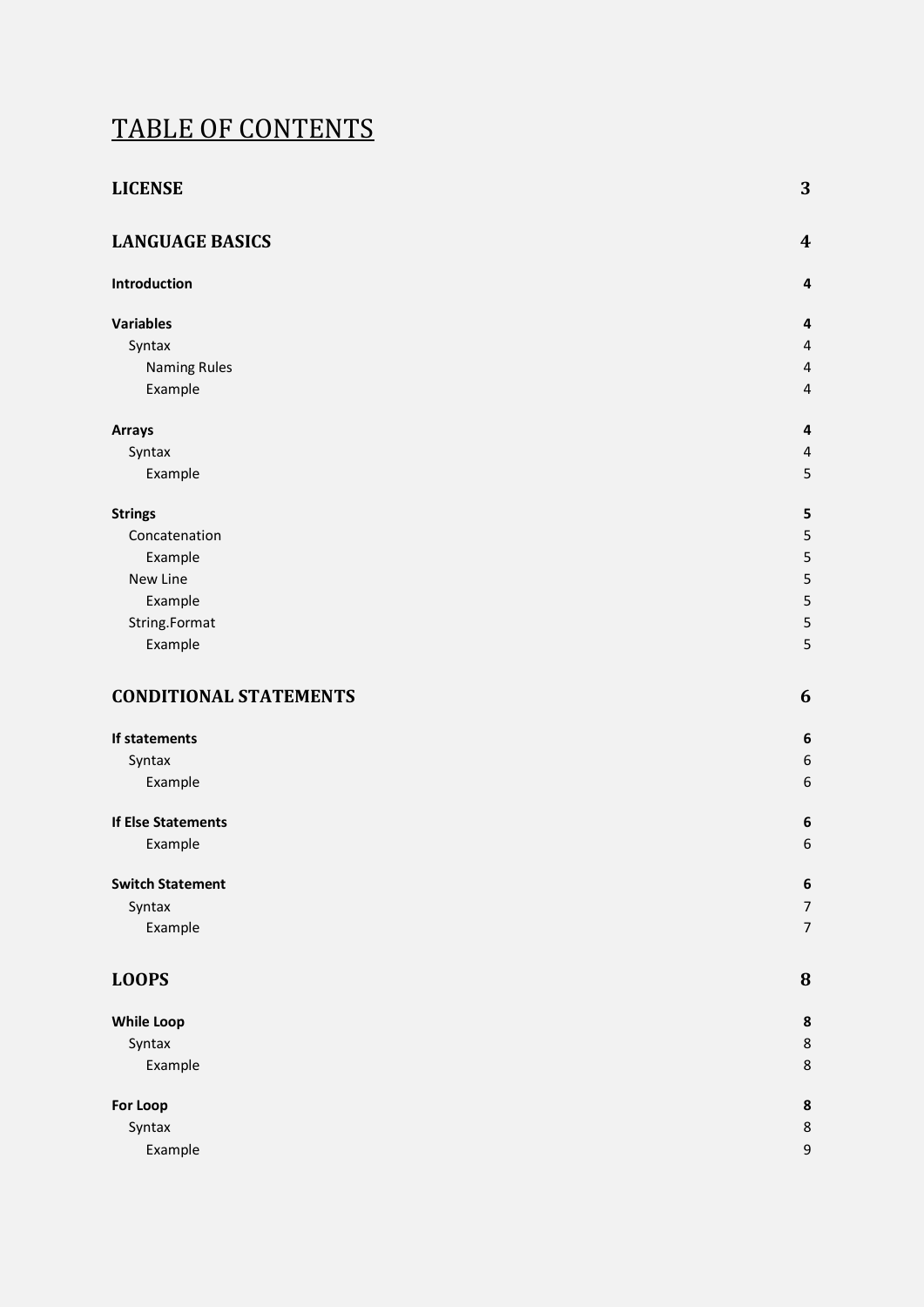| <b>For Each</b>                                     | 9  |
|-----------------------------------------------------|----|
| Syntax                                              | 9  |
| Example                                             | 9  |
| <b>ADVANCED - EXCEPTIONS, METHODS &amp; CLASSES</b> | 10 |
| <b>Exceptions</b>                                   | 10 |
| Syntax                                              | 10 |
| Example                                             | 10 |
| <b>Methods</b>                                      | 10 |
| Syntax                                              | 10 |
| Example                                             | 11 |
| <b>Passing Parameters</b>                           | 11 |
| <b>Returning Data</b>                               | 11 |
| <b>Classes</b>                                      | 12 |
| Syntax                                              | 12 |
| Example                                             | 12 |
| <b>SUMMARY</b>                                      | 12 |
| Why Not Give us a like?                             | 12 |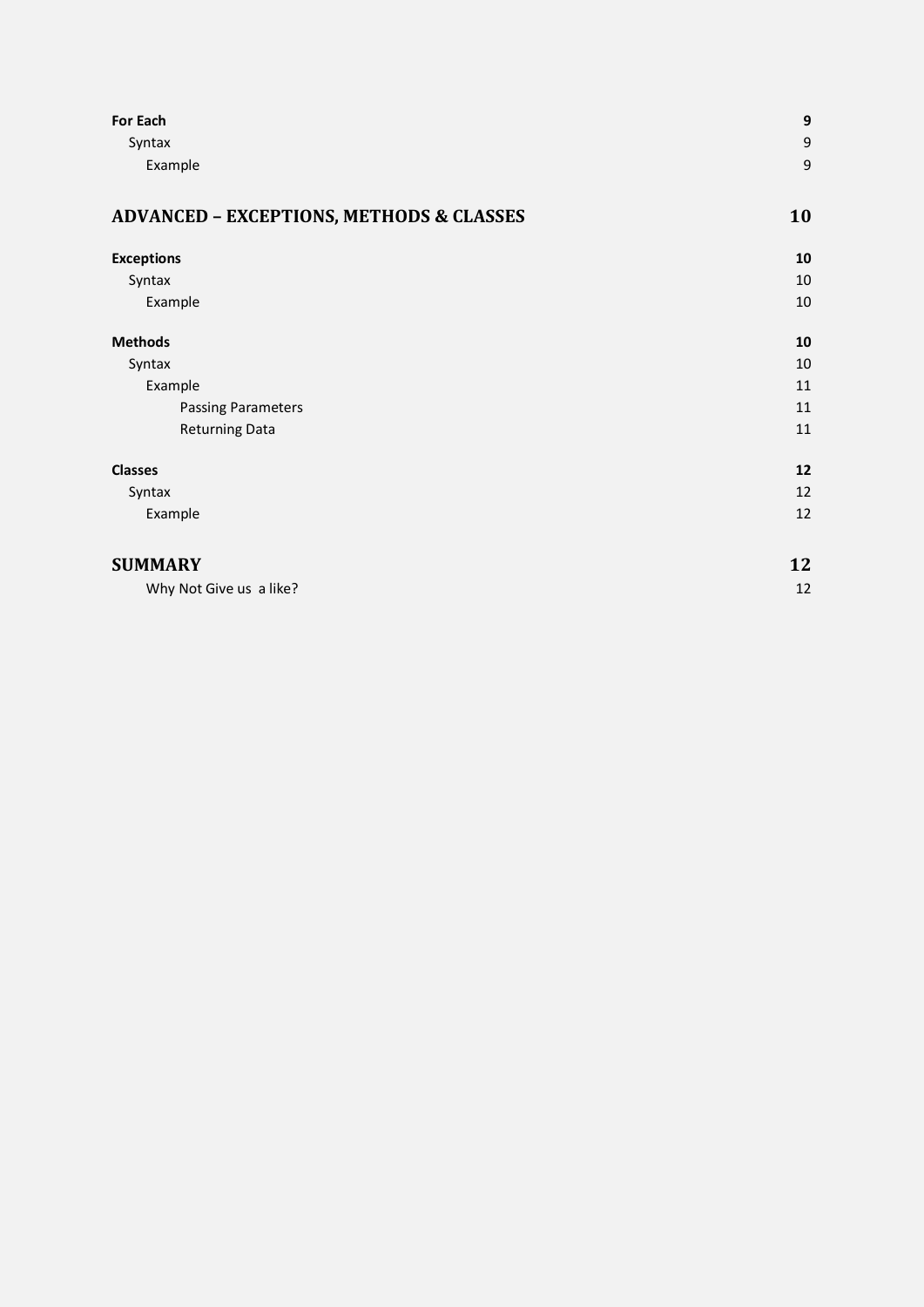# <span id="page-3-0"></span>LICENSE

This work is licensed under the creative commons Attribution-NonCommercial-NoDerivs 3.0

#### [Unported](http://creativecommons.org/licenses/by-nc-nd/3.0/)

- You may not alter, transform, or build upon this work.
- You may not use this work for commercial purposes.
- $\checkmark$  You are free to copy, distribute and transmit the work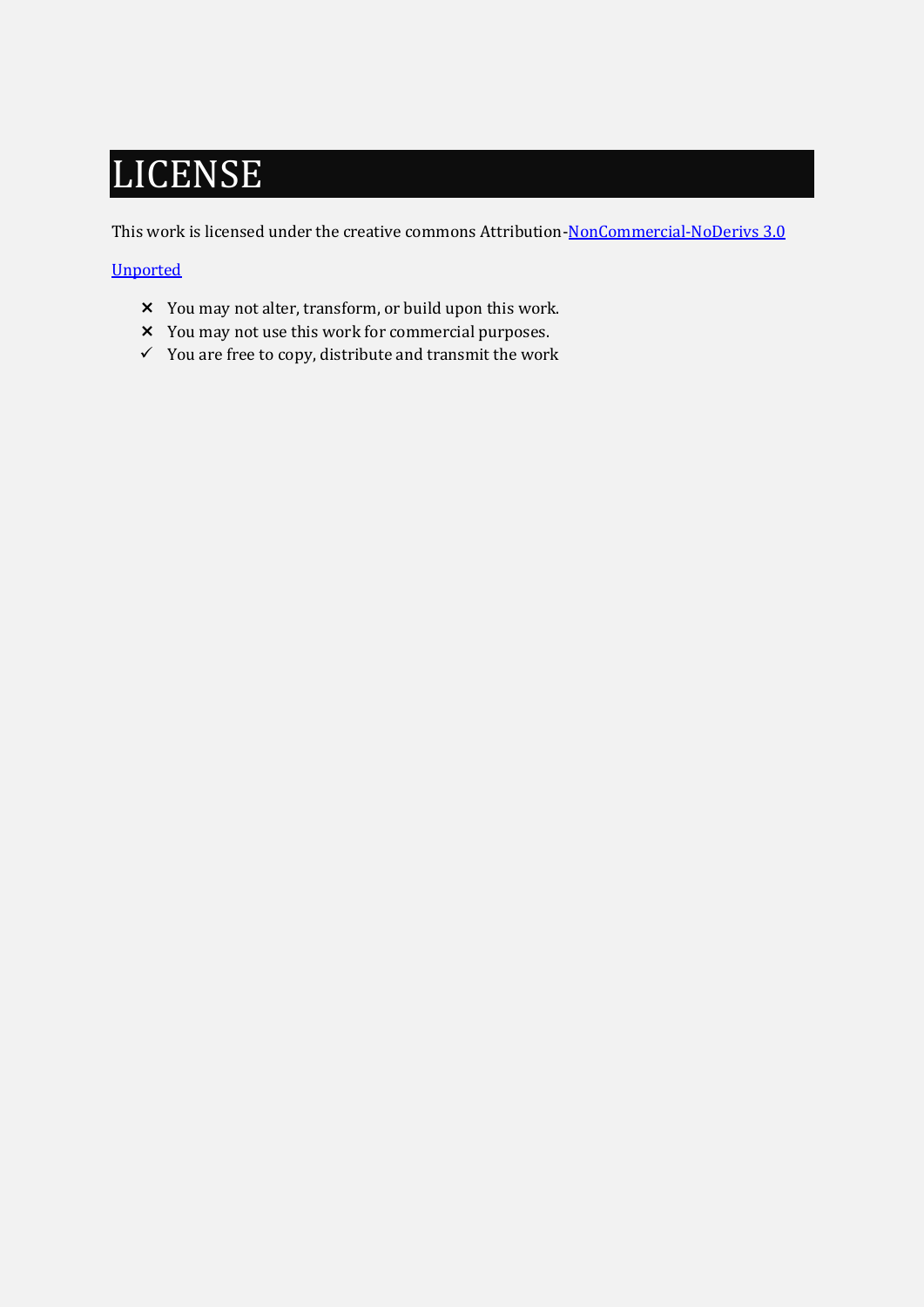# <span id="page-4-0"></span>LANGUAGE BASICS

#### <span id="page-4-1"></span>INTRODUCTION

C# is a powerful Object Orientated language, for those coming from Java or C++ you should be able to pick up the syntax for C# quickly. A few points:

- $\checkmark$  The language is case-sensitive (So A and a are different)
- $\checkmark$  Lines terminate with semi-colons
- $\checkmark$  Code is put in code blocks { }
- $\checkmark$  Inline comments start with //
- $\checkmark$  Block comments start with /\*\*/
- $\checkmark$  XML comments start with ///

#### <span id="page-4-2"></span>VARIABLES

To declare a variable you specify the data type and variable name followed by a value.

<span id="page-4-3"></span>SYNTAX DataType variableName = value;

#### <span id="page-4-4"></span>*NAMING RULES*

- Variables must start with underscore or letter
- Variables cannot contain spaces
- variables can contain numbers
- Cannot contain symbols (accept underscore)

```
EXAMPLE
string Name = "thecodingguys";
int Year = 2013;
```
I will use these two variables throughout.

#### <span id="page-4-6"></span>ARRAYS

Arrays are similar to variables, but can hold more than one value.

<span id="page-4-7"></span>SYNTAX DataType<sup>[]</sup> ArrayName = { Comma Separated Values }  $//$  Array of any size

DataType[] ArrayName = new DataType[3] {Command Separated Values } //Expects 3 values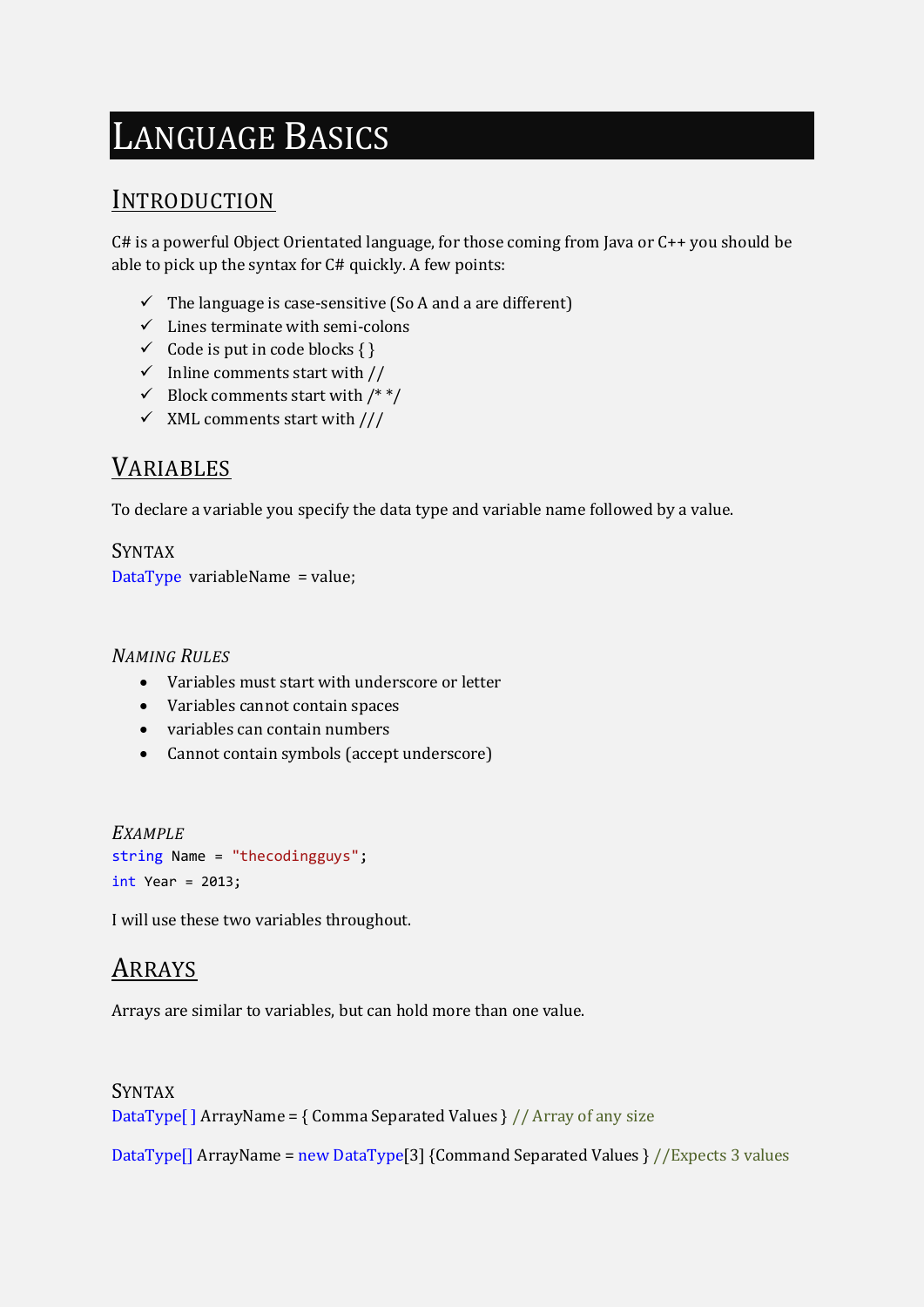```
EXAMPLE
string[] MyGamesOf2013 = {"GTAV", "Battlefield3"};
string[] MyMoveisOf2013 = new string[3] {"The Amazing Spiderman", "The Expendables 
2", "Rise of the planet of the apes"};
```
#### <span id="page-5-1"></span>**STRINGS**

<span id="page-5-2"></span>**CONCATENATION** Concatenation is done through the + operator.

```
EXAMPLE
Console.WriteLine("Hello " + "World");
```
<span id="page-5-4"></span>NEW LINE

<span id="page-5-5"></span>*EXAMPLE* Console.WriteLine("Hello \n" + "World");

#### <span id="page-5-6"></span>STRING.FORMAT

Formats an object, you specify the formatting you wish to perform, the following formats an integer and displays the currency symbol.

*EXAMPLE* Console.WriteLine(string.Format("{0:C}", 5));

<span id="page-5-7"></span>Depending on your computers regional settings you will see £5.00 displayed (You'll see your countries currency symbol). The 0:C is the formatting we wish to do, in this case it means format the first parameter (0) and show a currency sign.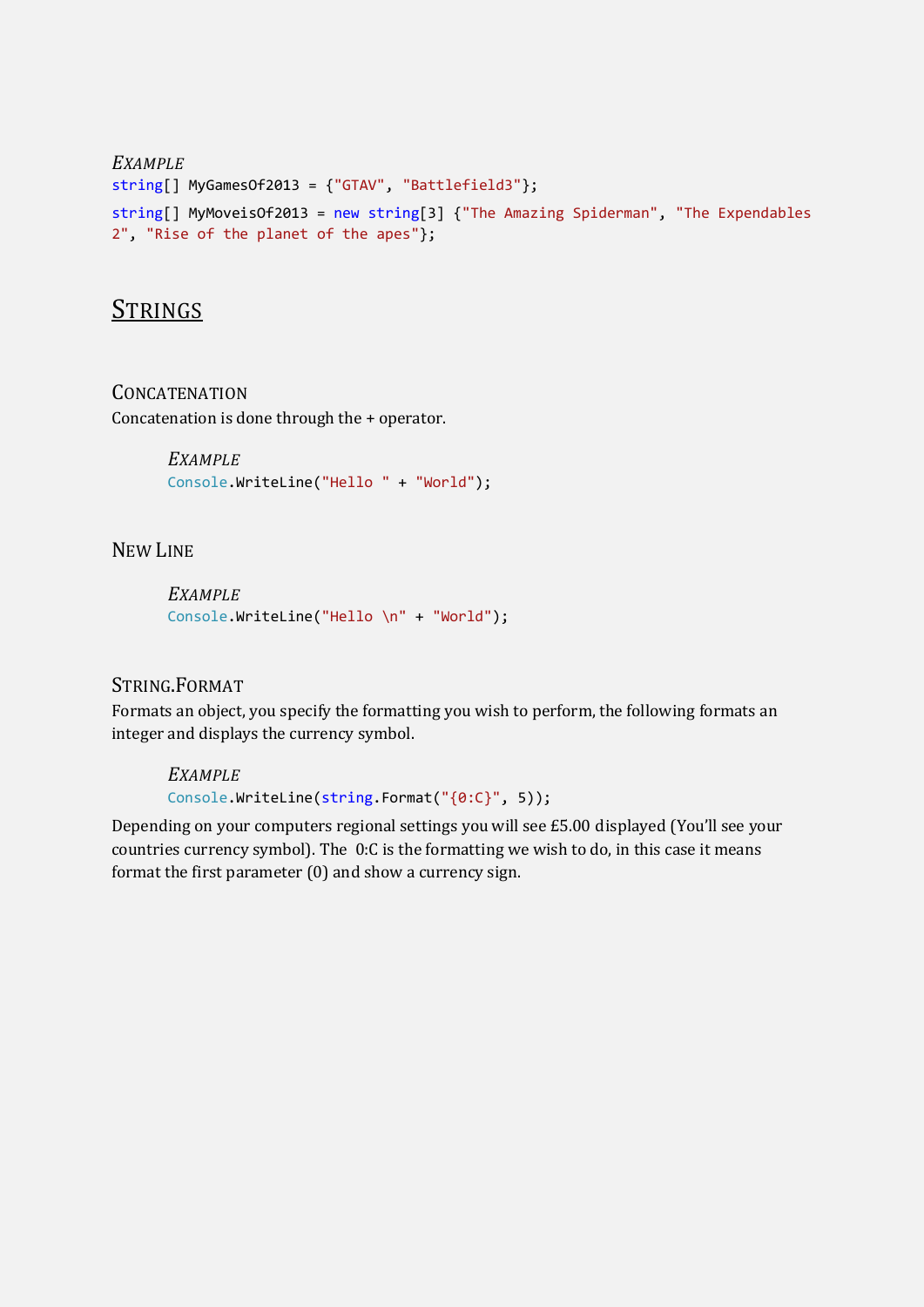# <span id="page-6-0"></span>CONDITIONAL STATEMENTS

### <span id="page-6-1"></span>IF STATEMENTS

if statement is used to execute code based on a condition the condition must evaluate to true for the code to execute.

```
SYNTAX
       if (true)
       {
       }
EXAMPLE
        if (Year > 2010)
        {
          Console.WriteLine("Hello World!");
        }
```
### <span id="page-6-4"></span>IF ELSE STATEMENTS

if a condition does not evaluate to true you can use an if else statement to execute other code.

```
EXAMPLE
       if (Year > 2015)
       {
             Console.WriteLine("Hello World!");
       }
       else
       {
             Console.WriteLine("Year is: " + Year);
       }
```
### <span id="page-6-6"></span>SWITCH STATEMENT

Similar to the If else statement, however it has these benefits.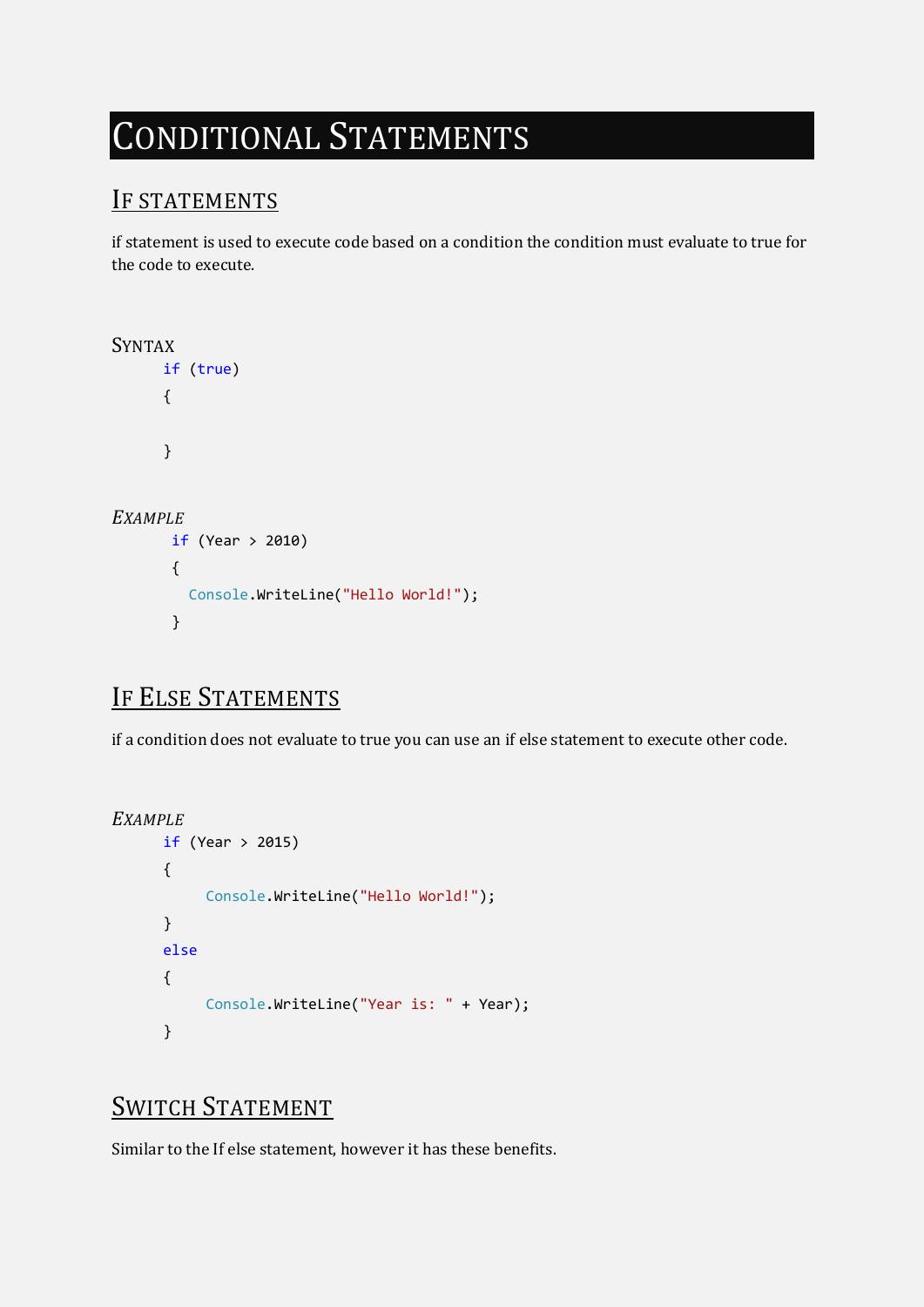- Much easier to read and maintain
- Much cleaner then using nested if else
- It only evaluates one variable

```
SYNTAX
      switch (switch_on)
      {
          default:
      }
EXAMPLE
      switch (Year)
      {
       case 2013 :
          Console.WriteLine("It's 2013!");
          break;
       case 2012 :
          Console.WriteLine("It's 2012!");
          break;
          default :
          Console.WriteLine("It's " + Year + "!");
          break;
       }
```
The break keyword is required as it prevents case falling.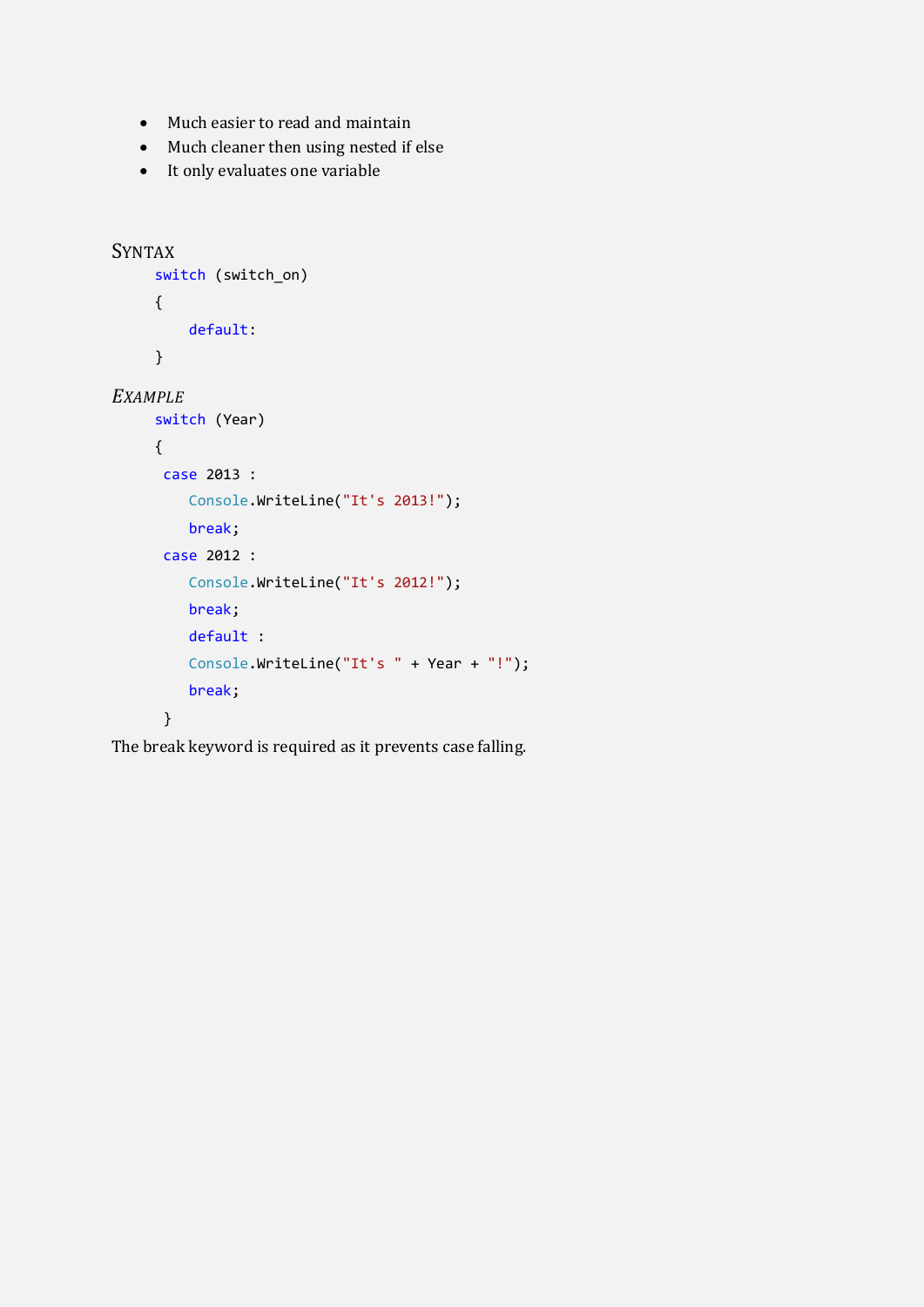## <span id="page-8-0"></span>LOOPS

### <span id="page-8-1"></span>WHILE LOOP

Continuously loops code until the condition becomes false.

```
SYNTAX
    while (true)
    { 
    }
EXAMPLE
         while (Year >= 2013)
\{ if (Year != 2100)
 {
              Console.WriteLine(Year++);
 }
           else
 {
              break;
 }
 }
```
Make sure your condition evaluates to false at some point otherwise the loop is endless and it can result in errors.

### <span id="page-8-4"></span>FOR LOOP

Similar to the While Loop, but you specify when the loop will end.

#### <span id="page-8-5"></span>SYNTAX

```
for (int i = 0; i < length; i++) {
 }
```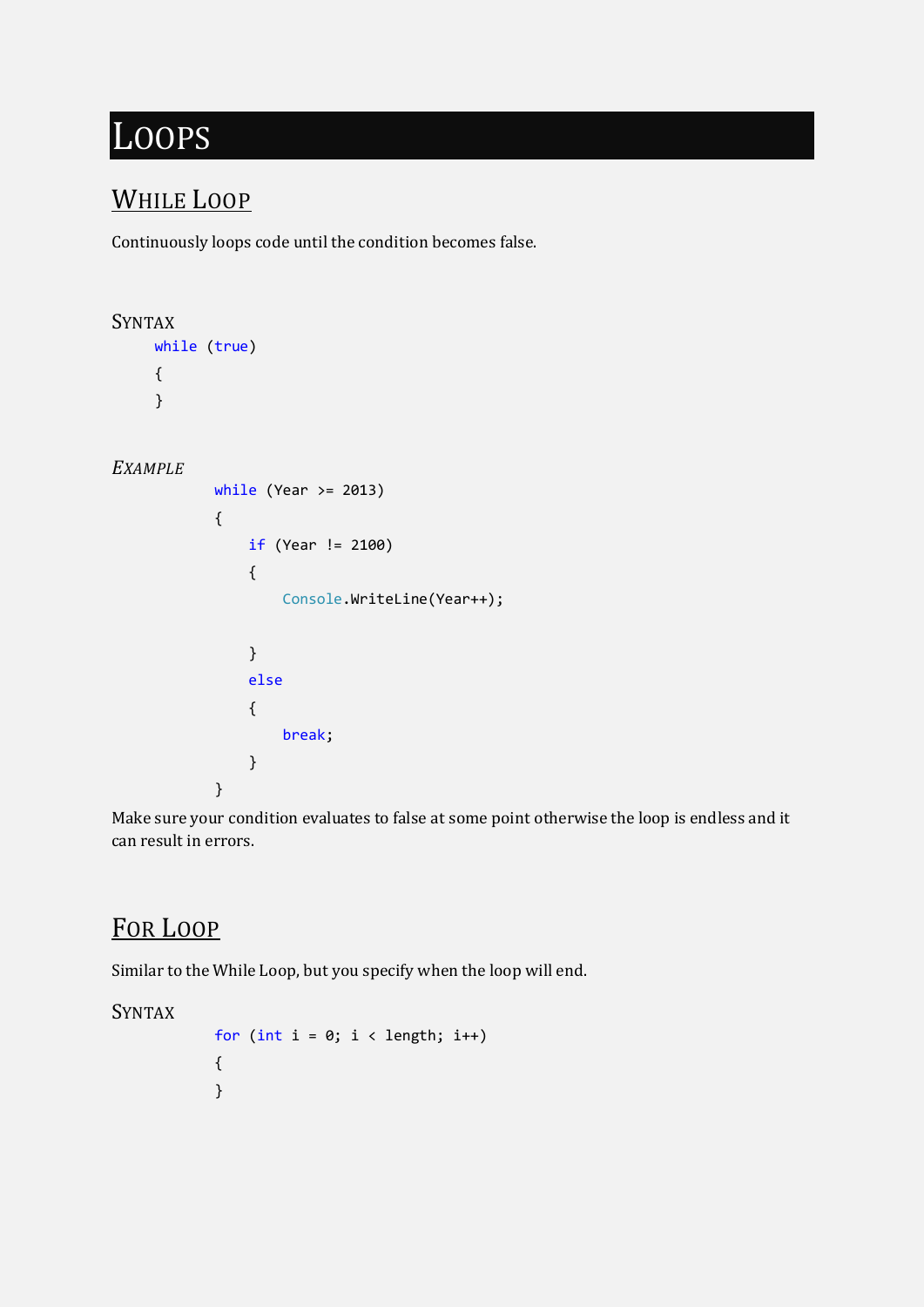#### <span id="page-9-0"></span>*EXAMPLE*

for (int  $i = 0$ ;  $i \le 100$ ;  $i++)$  { Console.WriteLine(i); }

This prints out 1 to 100. The expression can be easily broken down like this:

 $I = 0;$ 

I Is less than or equal to 100? (True)

Increment I by 1

When I reaches 100 it will stop because I will no longer be less than100 and will equal 100 so the condition is false.

#### <span id="page-9-1"></span>FOR EACH

The for each loop is used to loop around a collection. (Such as an array)

<span id="page-9-3"></span><span id="page-9-2"></span>SYNTAX foreach (var item in collection) { } *EXAMPLE* foreach (string movie in MyMoveisOf2013)  $\{$  Console.WriteLine(movie); }

Outputs all the elements in the MyMoviesOf2013 array.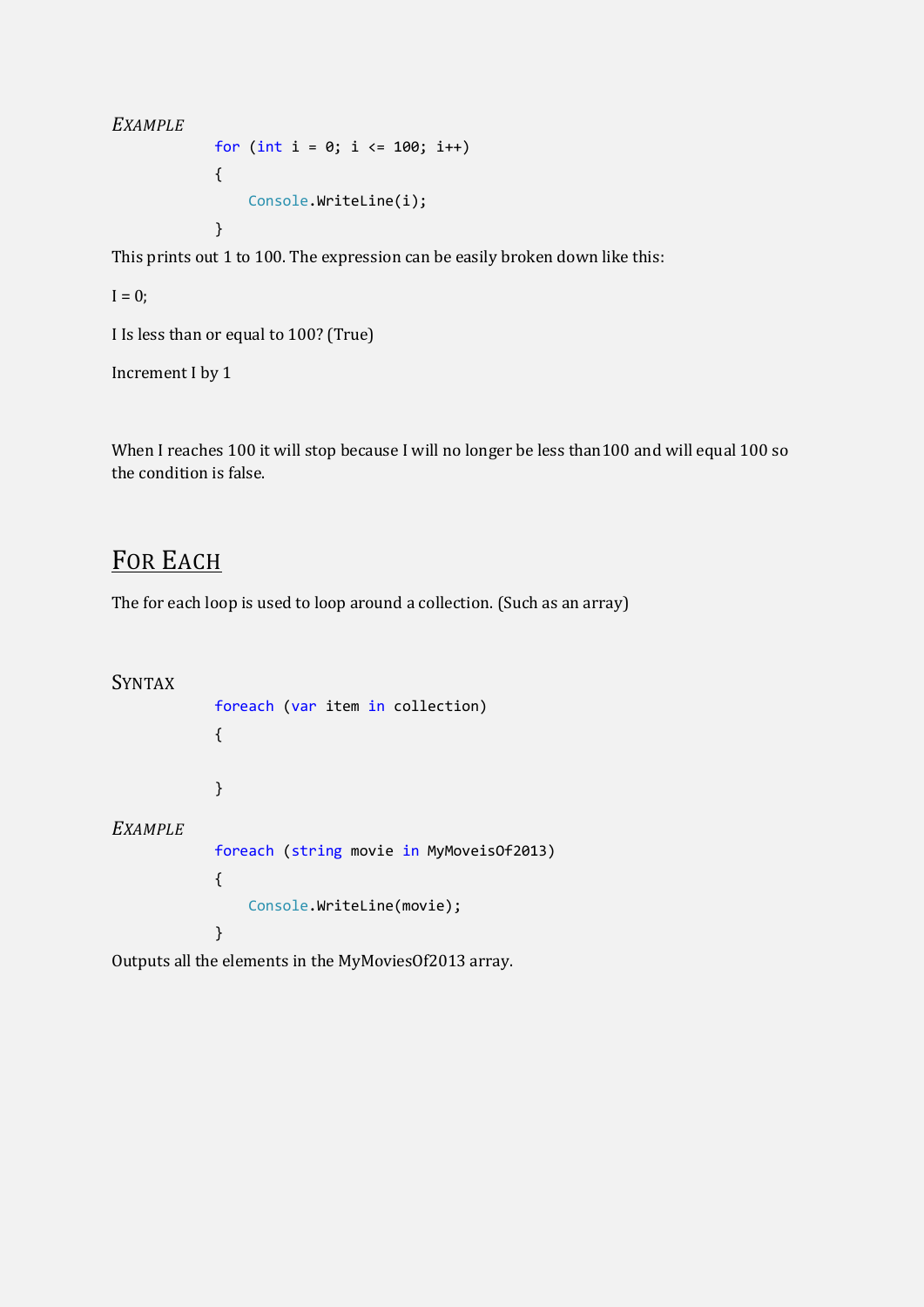# <span id="page-10-0"></span>ADVANCED – EXCEPTIONS, METHODS & **LASSES**

#### <span id="page-10-1"></span>**EXCEPTIONS**

To catch any exceptions which are likely to occur you use a try catch block.

```
SYNTAX
         try
\{ }
         catch (Exception)
\{ throw;
         }
EXAMPLE
         try
\{ string result = "k";
             Console.WriteLine(Convert.ToInt32(result) + 10);
 }
         catch (Exception ex)
\{ Console.WriteLine(ex.Message);
 }
```
The above code results in a format exception, because you can't convert K to a number  $\odot$ 

#### <span id="page-10-4"></span>**METHODS**

```
SYNTAX
         public void MethodName()
         {
             //Does not return a value
         }
```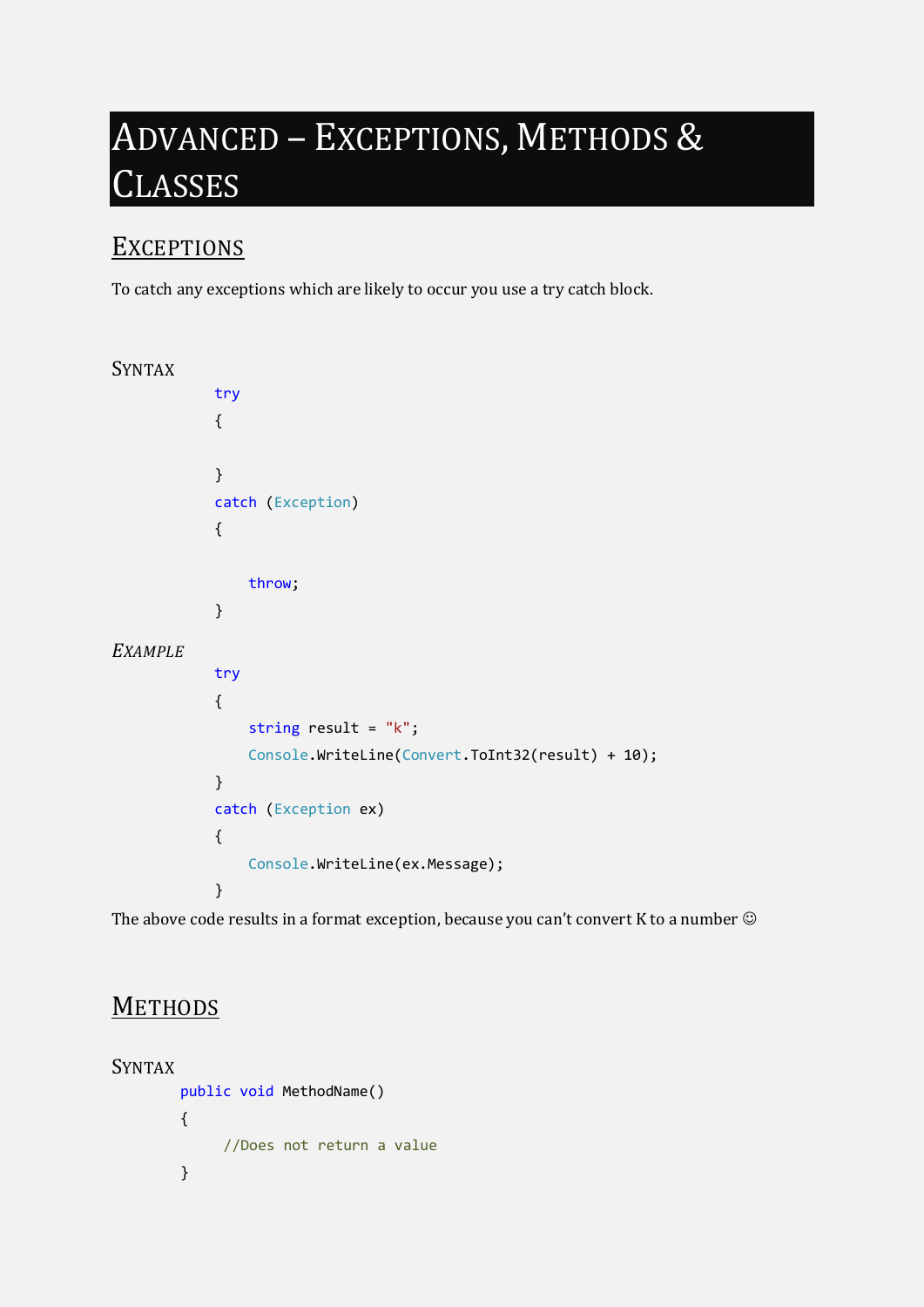```
 public static void MethodName()
 {
     //Does not return a value, the class does not need to be initialized
     //for this method to be used.
 }
 public static DataType MethodName()
 {
     //Requires a value to be returned, class does not need to be 
     initialized for this method to be used.
 }
```
#### <span id="page-11-0"></span>*EXAMPLE*

```
 public static void WelcomeUser()
 {
     Console.WriteLine("Hello Guest!");
 }
```

```
Passing Parameters
```

```
public static void WelcomeUser(string Name)
 {
     Console.WriteLine("Hello " + Name + "!");
 }
```
Since both methods have the same name and different parameters (One takes no parameters and the other one does) this is said to be an *overloaded method.*

```
Returning Data
         public static DateTime Tomorrow()
         {
             return DateTime.Now.AddDays(1);
         }
```
All the examples above are static, this allows me to use the methods without initializing the class. You can read more about [Classes and Methods.](http://www.thecodingguys.net/tutorials/csharp/csharp-methods) Also public methods are available outside of the current class, private methods are only available in the current class.